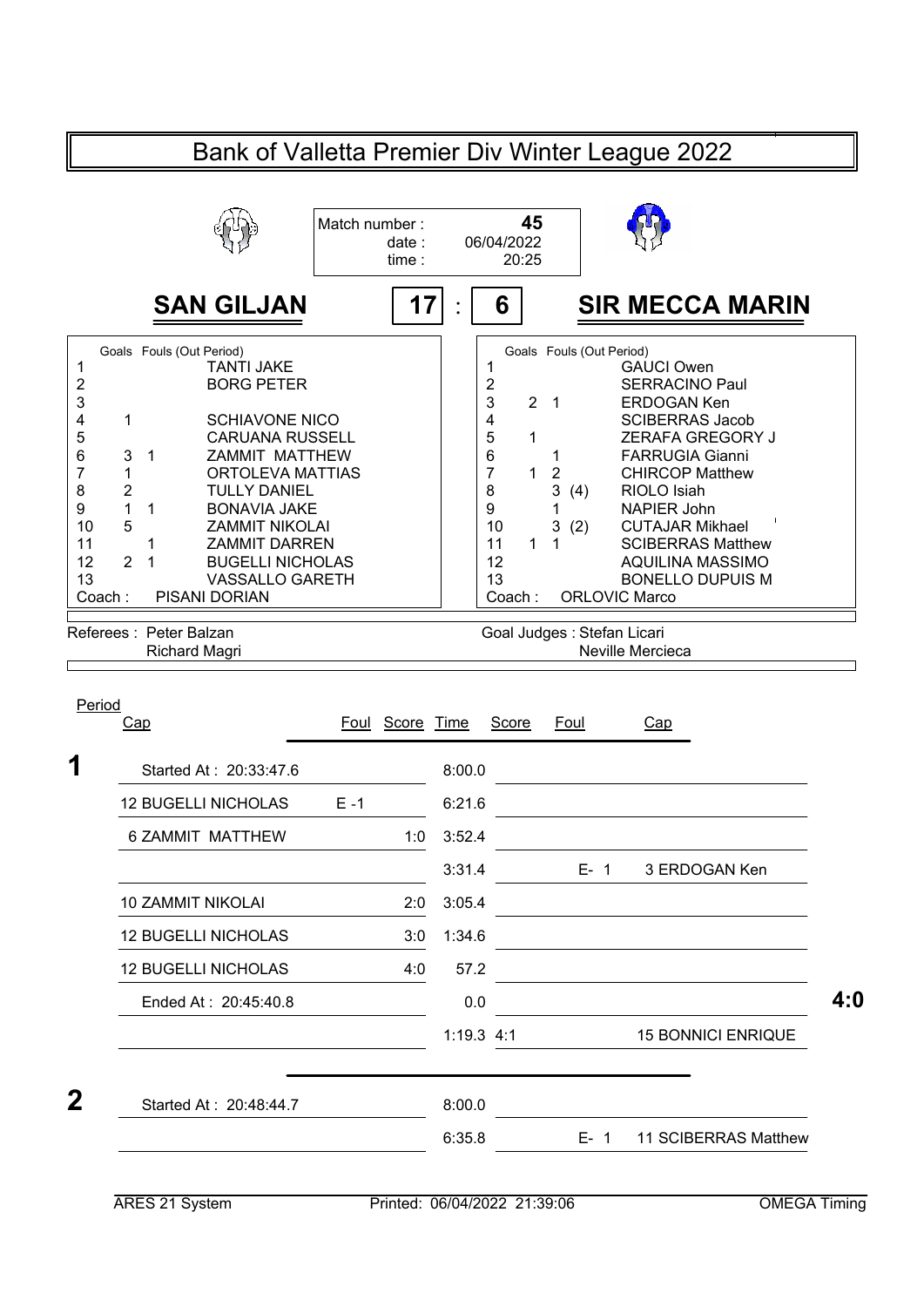| Period<br>Cap            |         | Foul Score Time |            | <b>Score</b> | <u>Foul</u> | Cap                    |
|--------------------------|---------|-----------------|------------|--------------|-------------|------------------------|
| <b>10 ZAMMIT NIKOLAI</b> |         | 5:1             | 6:31.6     |              |             |                        |
|                          |         |                 | 5:45.6     |              | $E - 1$     | 10 CUTAJAR Mikhael     |
|                          |         | <b>TIMEOUT</b>  | 5:39.7     |              |             |                        |
| 10 ZAMMIT NIKOLAI        |         | 6:1             | 2:50.6     |              |             |                        |
|                          |         |                 | 2:13.6     |              | $E - 2$     | 10 CUTAJAR Mikhael     |
|                          |         |                 | 46.1       |              | $E - 3$     | 10 CUTAJAR Mikhael     |
| 10 ZAMMIT NIKOLAI        |         | 7:1             | 37.0       |              |             |                        |
| Ended At: 21:01:08.7     |         |                 | 0.0        |              |             |                        |
| Started At: 21:04:44.7   |         |                 | 8:00.0     |              |             |                        |
| 9 BONAVIA JAKE           | $E - 1$ |                 | 7:28.0     |              |             |                        |
|                          |         |                 | 7:25.0 7:2 |              |             | 5 ZERAFA GREGORY J     |
|                          |         |                 | 7:00.4     |              | $P - 1$     | 8 RIOLO Isiah          |
|                          |         |                 | 6:20.1     |              | $E - 1$     | 9 NAPIER John          |
| 7 ORTOLEVA MATTIAS       |         | 8:2             | 5:58.2     |              |             |                        |
| 6 ZAMMIT MATTHEW         |         | 9:2             | 4:59.4     |              |             |                        |
|                          |         |                 | 2:42.3     |              | $E-2$       | 8 RIOLO Isiah          |
| 10 ZAMMIT NIKOLAI        |         | 10:2            | 1:44.2     |              |             |                        |
|                          |         |                 | 27.7       |              | $P - 1$     | 7 CHIRCOP Matthew      |
| 8 TULLY DANIEL           |         | 11:2            | 27.7       |              |             |                        |
| 6 ZAMMIT MATTHEW         | $E - 1$ |                 | 11.3       |              |             |                        |
| Ended At: 21:18:23.0     |         |                 | 0.0        |              |             |                        |
| Started At: 21:21:13.1   |         |                 | 8:00.0     |              |             |                        |
|                          |         |                 | 7:39.4     |              |             | E- 1 6 FARRUGIA Gianni |
|                          |         |                 | 7:39.4     |              |             | E- 3 8 RIOLO Isiah     |
| 9 BONAVIA JAKE           |         | 12:2            | 7:14.4     |              |             |                        |
| 14 SCARDINO FRANCESC(P-1 |         |                 | 6:54.0     |              |             |                        |
|                          |         |                 |            | 6:54.0 12:3  |             | 3 ERDOGAN Ken          |